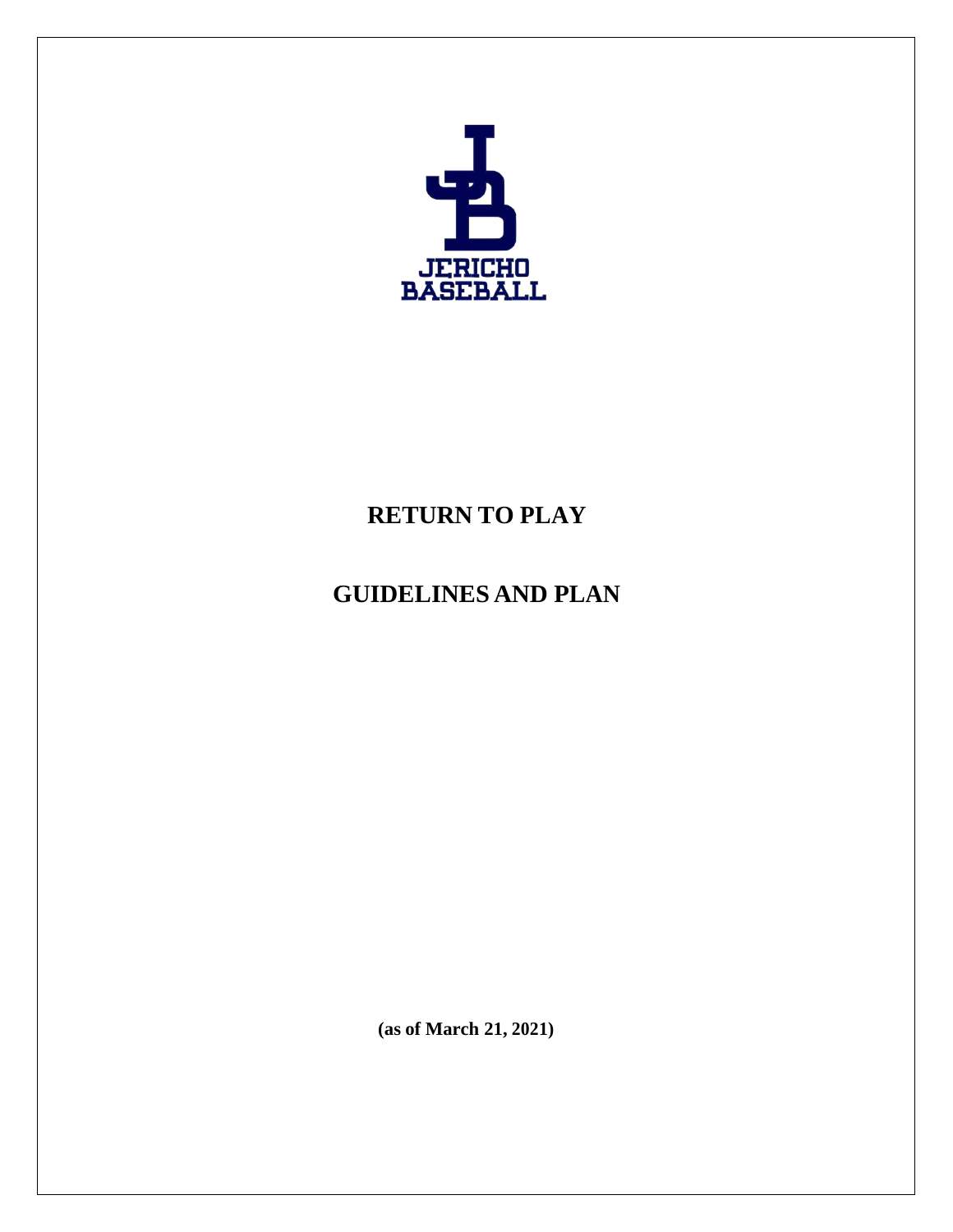# **INTRODUCTION**

Jericho Little League Baseball Association ("Jericho") operates a baseball league for children between the ages of 3 to 12 on the westside of Vancouver. Jericho has been chartered by Little League Baseball since 1999 and together with Dunbar Little League, Kerrisdale Little League and Little Mountain Baseball constitute District 1 of Little League BC.

Jericho's territory covers all of Kitsilano, Point Grey, UBC, and other parts of Vancouver. A map of our territory is below:



Our home field is Carnarvon Park on West 16th Avenue where we have two playing fields, a club house, concession stand, a bullpen training facility, and a batting cage. Jericho also uses Trimble Park on West 8th Avenue, where we maintain three playing fields; Jericho Park on North West Marine Drive, where we have one playing field; and Noble Park, a playing field on Wesbrook Mall.

For the 2020 season, prior to our season being suspended, Jericho had close to 500 registered players in 7 divisions and more than 100 players in winter training programs for varying age groups. Our modified summer season, which was conducted under Phase 2 conditions defined by viaSport and Baseball BC, attracted more than 180 players, with all but the youngest division represented.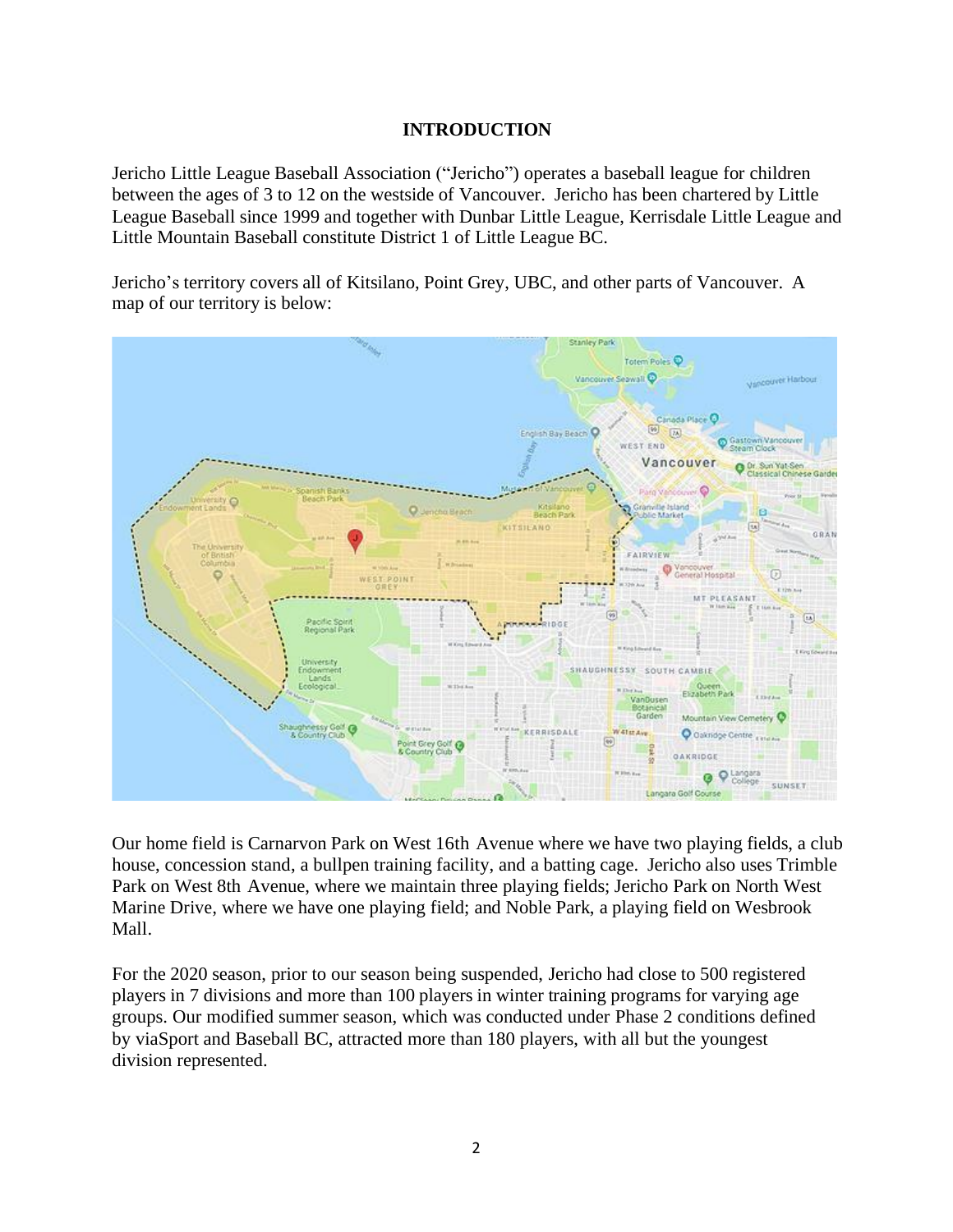The typical baseball season starts with team formation in March and commencement of practice in early April. Games start after Easter, with playoffs beginning in June and concluding in mid-month on Championship Day. Players chosen for Select and All-Star teams are able to continue playing through mid-July or longer.

Depending on the age group, our principal program consists of one or two practices each week for skill development, with one or two weekly games. We believe, however, that our program is more than just bats and balls. We try to instill in our players the Little League mission of developing character, courage, and loyalty and teaching the rewards of teamwork, a respect for authority, and the self-discipline that will enable them to become the leaders of tomorrow.

#### **JERICHO'S RETURN TO PLAY PLAN**

We have carefully reviewed BC Ministerial Order 183/2020 (June 10, 2020) and the viaSport and Baseball BC guidelines, as well as our experience conducting a modified summer season in 2020. Based on those considerations, we have developed the present plan to enable Little League activities this spring.

Our Plan is designed:

- (1) to establish safety measures in accordance with viaSport and Baseball BC Return-to-Play ("RTP") guidelines, and to facilitate transitions between RTP phases announced by the province and Baseball BC;
- (2) to set forth additional measures as needed to keep players, volunteers, and (if allowed) spectators safe while engaging in Jericho activities;
- (3) to educate the Jericho community about the RTP safety measures, equip coaches with the supplies they need to implement them, and monitor each team's compliance; and
- (4) to document implementation of the plan.

Consistent with this design, the Plan follows the "five principles" for covid safety set forth by the Province as well as the phases for safe play formulated by viaSport and further characterized for youth baseball by Baseball BC. These principles and phases are reprinted in the tables below.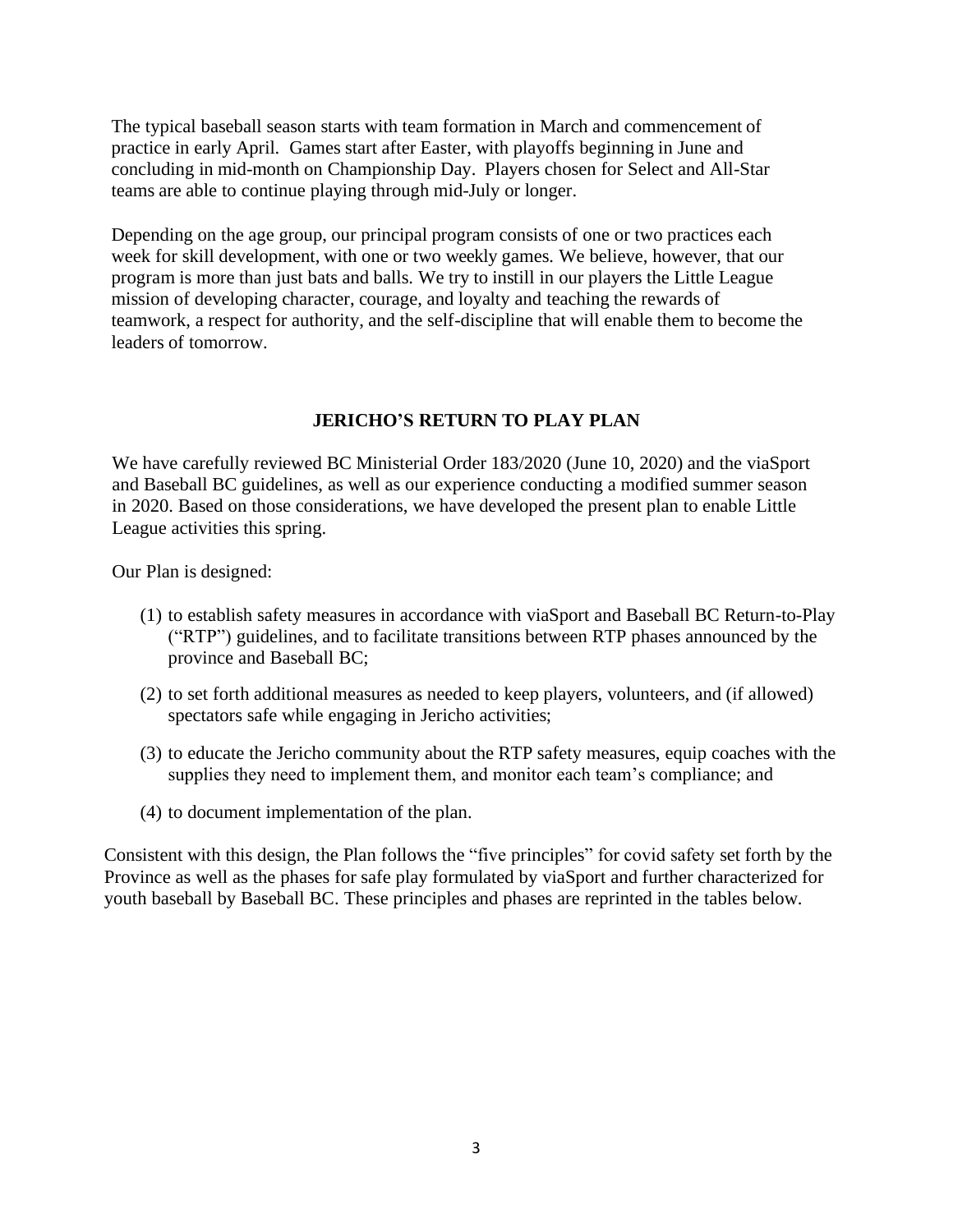# **Five Principles For Every Situation**

| Personal                                                                                                            | <b>Stay Home if You</b>                                                                                                                                        | Environmental                                                                                                             | Safe Social                                                                                                                                                             | <b>Physical</b>                                                                                                                            |
|---------------------------------------------------------------------------------------------------------------------|----------------------------------------------------------------------------------------------------------------------------------------------------------------|---------------------------------------------------------------------------------------------------------------------------|-------------------------------------------------------------------------------------------------------------------------------------------------------------------------|--------------------------------------------------------------------------------------------------------------------------------------------|
| Hygiene:                                                                                                            | <b>Are Sick:</b>                                                                                                                                               | Hygiene:                                                                                                                  | <b>Interactions:</b>                                                                                                                                                    | <b>Modifications:</b>                                                                                                                      |
| • Frequent<br>handwashing<br>• Cough into your<br>sleeve<br>$\cdot$ Wear a non-<br>medical mask<br>• No handshaking | • Routine daily<br>screening<br>Anyone with any<br>۰<br>symptoms must<br>stay away from<br>others<br>Returning<br>$\bullet$<br>travellers must<br>self-isolate | More frequent<br>۰<br>cleaning<br>Enhance surface<br>٠<br>sanitation in<br>high touch areas<br>• Touch-less<br>technology | Meet with small<br>numbers of<br>people<br>Maintain<br>×<br>distance<br>between you<br>and people<br>• Size of room: the<br>bigger the better<br>Outdoor over<br>indoor | • Spacing within<br>rooms or in<br>transit<br>• Room design<br>• Plexiglass<br><b>barriers</b><br>• Movement of<br>people within<br>spaces |

# **SPORT ACTIVITY CHART**

This chart outlines the types of activities that can be considered in the various return phases.

|                                     | <b>Strictest Controls</b><br>Phase 1                                                                         | <b>Transition Measures</b><br>Phase 2                                                                              | <b>Progressively Loosen</b><br>Phase 3                                                                                                                                                | <b>New Normal</b><br>(Future date TBC)                                |
|-------------------------------------|--------------------------------------------------------------------------------------------------------------|--------------------------------------------------------------------------------------------------------------------|---------------------------------------------------------------------------------------------------------------------------------------------------------------------------------------|-----------------------------------------------------------------------|
| <b>Restrictions in</b><br>Place     | Maintain Physical Distance<br>٠<br>(2m)<br>No non-essential travel                                           | Maintain Physical Distance (2m)<br>٠<br>No non-essential travel<br>٠<br>No group gatherings over 50<br>٠<br>people | Refer to PHO and local health<br>٠<br>authorities                                                                                                                                     | Refer to PHO and local<br>٠<br>health authorities                     |
| <b>Enhanced</b><br><b>Protocols</b> | Increased hand hygiene<br>٠                                                                                  | Increased hand hygiene<br>٠<br>Symptom Screening in place<br>٠                                                     | Increased personal hygiene,<br>٠<br>cleaning protocols and symptom<br>screening                                                                                                       | Increased hand hygiene<br>٠                                           |
| <b>Facility</b>                     | Outdoor or within home<br>٠<br>Facilities and playgrounds<br>٠<br>closed                                     | Outdoor is safest<br>٠<br>Indoor facilities slowly re-opening                                                      | Participants should maintain<br>٠<br>physical distance while not on<br>field of play                                                                                                  | Outdoor/Indoor<br>٠                                                   |
| <b>Participants</b>                 | Individual activities<br>٠                                                                                   | Small Groups<br>٠<br>No or limited spectators<br>٠                                                                 | Groups sizes increase based on<br>٠<br>sport type (i.e. level of contact).<br>Participants and spectators<br>٠<br>must adhere to 50 people max<br>per event public health<br>guidance | Large groups allowed<br>۰<br>No restrictions on spectators<br>۰       |
| Non-contact<br><b>Activities</b>    | Low risk outdoor activities<br>۰<br>can occur (biking, running,<br>etc.).<br>$\bullet$<br>Virtual activities | Fundamental movement skills<br>٠<br>Modified training activities, drills<br>٠                                      | Where feasible, limit contact<br>$\bullet$<br>(i.e. coming within two metres)<br>in training and sport activities                                                                     | No restrictions on activity<br>٠<br>type                              |
| <b>Contact</b><br><b>Activities</b> | Should not occur<br>٠                                                                                        | Should not occur<br>٠<br>Contact sports should look for<br>٠<br>non-contact alternatives to<br>training            | Cohort model introduced for<br>٠<br>sports that cannot maintain 2m<br>physical distancing.                                                                                            | No restrictions on activity<br>٠<br>type                              |
| Competition*                        | Should not occur                                                                                             | In club play or modified games<br>٠<br>may slowly be introduced                                                    | Competition slowly introduced.<br>٠<br>Regional competition for sports<br>٠<br>in cohorts.                                                                                            | Provincial competitions and<br>۰<br>larger scale events may<br>return |
| <b>Equipment</b>                    | No shared equipment<br>٠                                                                                     | Minimal shared equipment<br>٠<br>Disinfect any shared equipment<br>٠<br>before, during and after use               | Enhanced cleaning protocols in<br>٠<br>place                                                                                                                                          | Shared equipment<br>٠                                                 |
| <b>Travel</b>                       | None                                                                                                         | None<br>٠                                                                                                          | Limited<br>٠                                                                                                                                                                          | Unlimited<br>٠                                                        |

\*Introduction of competitive activities should be in alignment with sport-specific guidelines.

#### *BC Baseball Return-to-Play Measures*

Baseball BC has established a system of guidelines, available at [https://baseball.bc.ca/return-to](https://baseball.bc.ca/return-to-play)[play,](https://baseball.bc.ca/return-to-play) that is consistent with the four phases set forth above. Jericho's modified summer season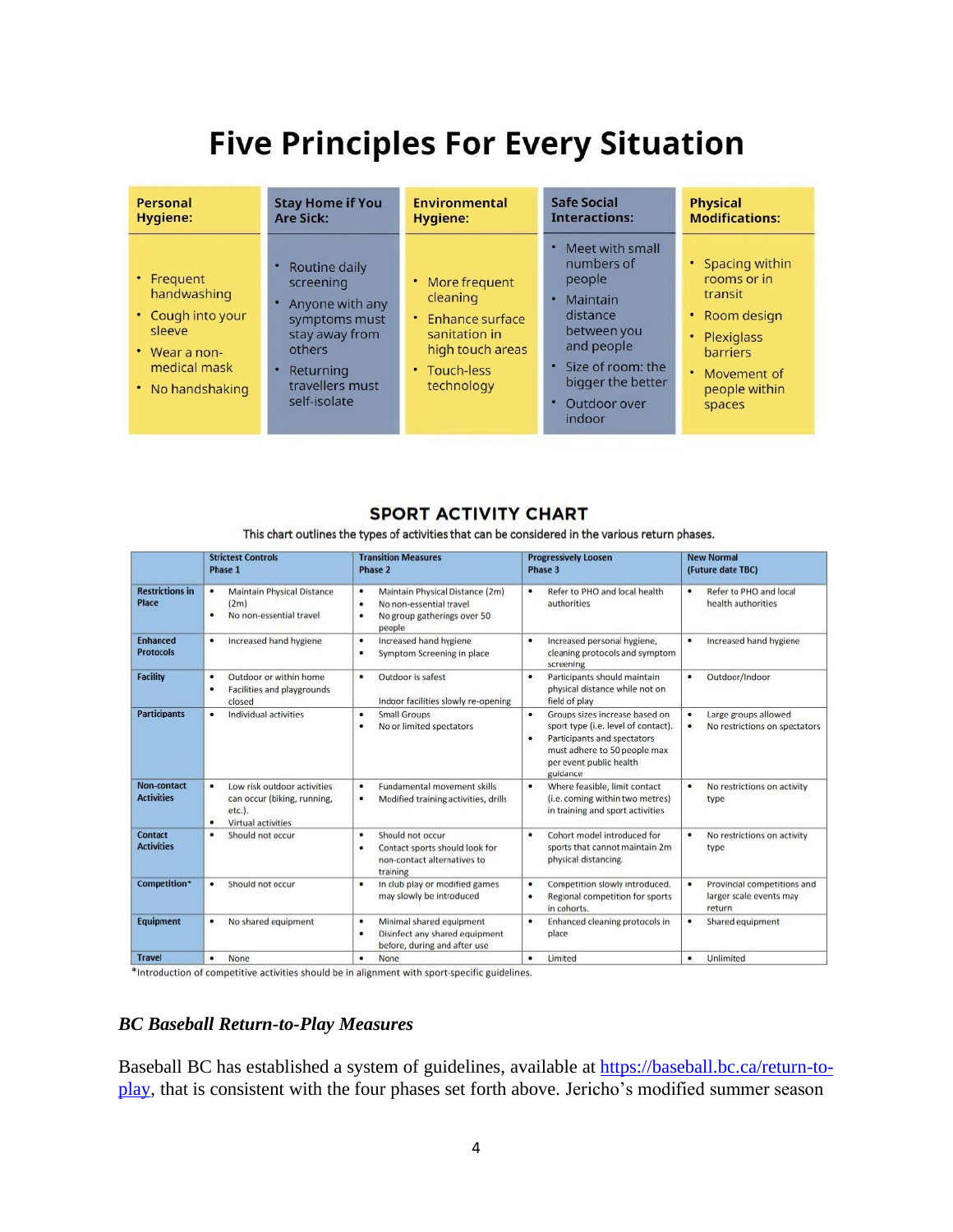took place entirely under the rules associated with Phase 2, with some restrictions loosened as conditions in the province improved and viaSport and Baseball BC announced a gradual transition to the next Phase.

Jericho will closely monitor viaSport and Baseball BC for any shifts in phase or further adjustments to the rules and will implement any changes expeditiously, to ensure continued adherence. Based on prevailing conditions, our events may be restricted to in-team training and development or may be expanded to allow intraleague games, to give but two examples. We will follow the applicable viaSport Phase guidelines and Baseball BC that are in place during the season, which will include the following measures unless otherwise instructed:

- Symptom screening to be performed before every session to ensure all participants are symptom-free.
- All government expectations and requirements to be met, as set forth in the latest iterations of the viaSport *Return to Sport Guidelines for BC* (last rev. Sept. 2020) and the Baseball BC *Return to Play Guidelines* (last rev. Mar. 2021).
- **3m physical distance** required between participants.
- Every event to include reminders to participants regarding **3m physical distancing** and include no spitting, no face touching, no contact between the athletes.
- Attendance must be taken and kept at every event for all people in attendance. These records must be kept for 30 days before being destroyed.
- No team huddles before, during or after the practice for coaching or teaching purposes unless **3m physical distancing requirements** are adhered to.
- All drills to be created and implemented ensuring **3m physical distancing** is adhered to. If games are allowed, participants do not need to maintain physical distancing during brief gamerelated interactions during the normal course of play, but physical distancing should be maintained between all participants when off the field of play.
- **Activities should be low risk of transmitting the virus.**
- No dugout use permitted. Athletes must be set up outside of the dugout with **3m physical distancing requirements** adhered to.
- No shared use of personal equipment.
- Baseballs should be sanitized prior to every event and every effort given to limit the number of athletes using one ball in a practice environment.
- Any team issue bats should be sanitized prior to every event and between every use by different athletes. No other team equipment should be shared.
- No changing or dressing rooms permitted.
- All field prep equipment to be disinfected and cleaned after every use.
- Indoor practices are permitted so long as the facility is operating in accordance with Provincial, Regional, and Municipal COVID-19 regulations.
- All Baseball BC Personal Health and Hygiene Recommended Guidelines to be reviewed and enforced as outlined below:
	- Anyone displaying ANY illness symptoms MUST NOT attend.
	- Disinfectant wipe down of all surfaces athletes can be exposed to before every event.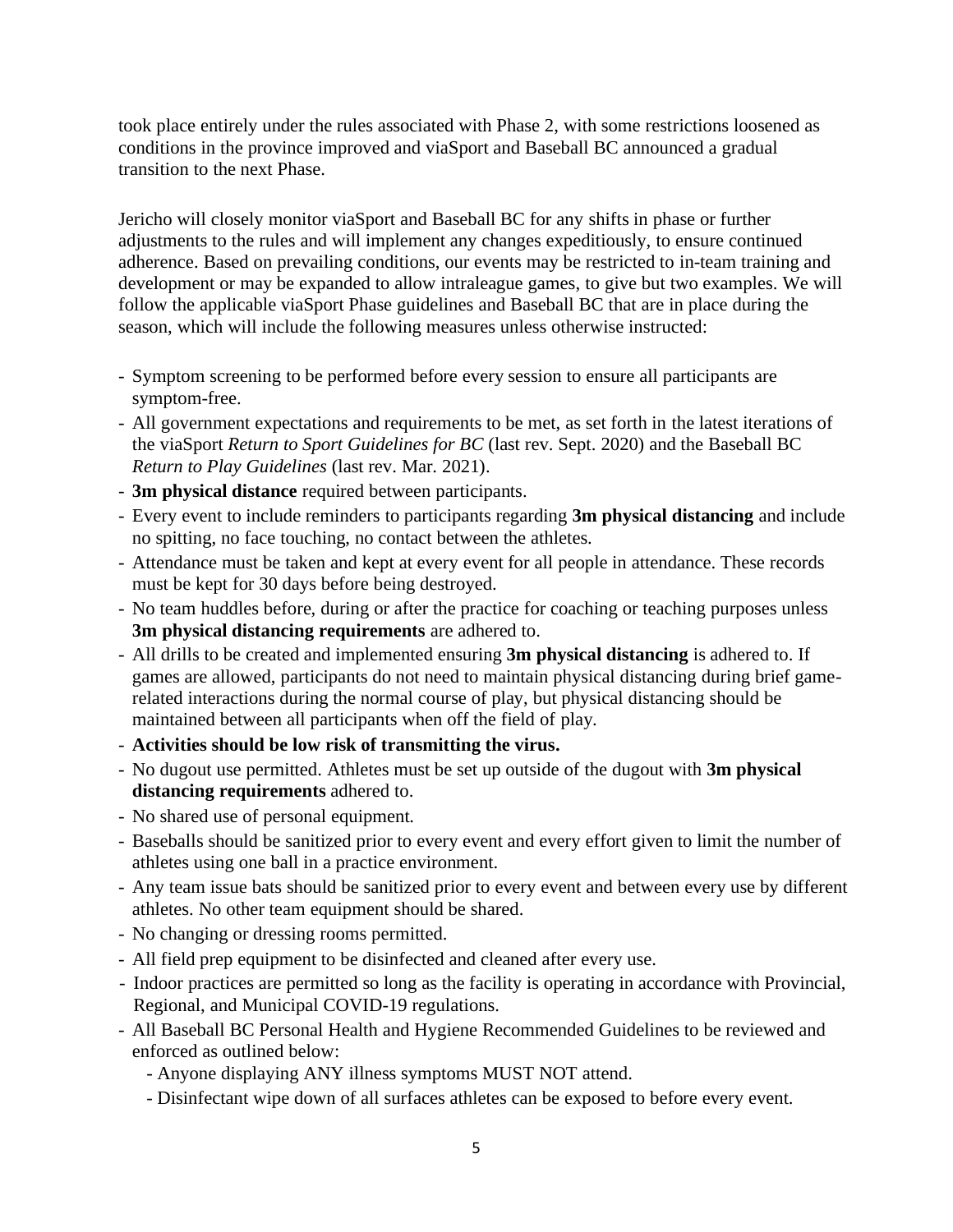- Reminder to all participants daily to avoid touching of eyes, nose, or mouth.
- No sharing of water bottles.
- No sharing of food of any kind.
- No spitting; and no chewing gum or sunflower seeds.
- No sharing of any personal equipment or items.
- Ride sharing to be discouraged whenever possible.
- All participants encouraged to disinfect their equipment after each event.
- All participants encouraged to wash all clothing and selves after each event.

#### *Additional Jericho Measures for Safety, Education, and Monitoring*

#### *Pre-season administration*

- RTP Committee.— In early March 2021, Jericho will reconvene a Return-to-Play Committee, consisting of our President, Vice-President, Safety Officer, Administrator, and interested Board members and volunteers, for purposes of reviewing, approving, and implementing this plan. As in 2020, the Committee will be led by Jericho's Safety Officer.
- Registration.— As in past years, the league will use an online process for player registration and payment, avoiding the need for personal contact.
- Waivers.— All players and their families, and coaches and other volunteers, will be required to sign risk waivers and the participant agreement (as described in the viaSport guidelines) as appropriate. As part of our process of obtaining waivers and releases, Jericho will obtain consent from players and their families to disclose their personal information for purposes of facilitating contact tracing in the event of an outbreak.
- Availability of plan.— All players and their families, and coaches and other volunteers, will be provided with a copy of this safety plan. Jericho will post the updated safety plan, waiver, participant agreement, and other documents to the league's website so they are easily accessible.

#### *Education and communications*

- Apps.— Jericho will use TeamSnap, an online team management app, as well as email to facilitate necessary communications with volunteers.
- Signage.— The league will post signs at each field assigned for use during the 2021 season: a sign reminding participants of basic safety rules, such as maintaining required separation distances; and signs at each dugout forbidding entry.
- Meetings and video.— Jericho will hold at least one virtual pre-season safety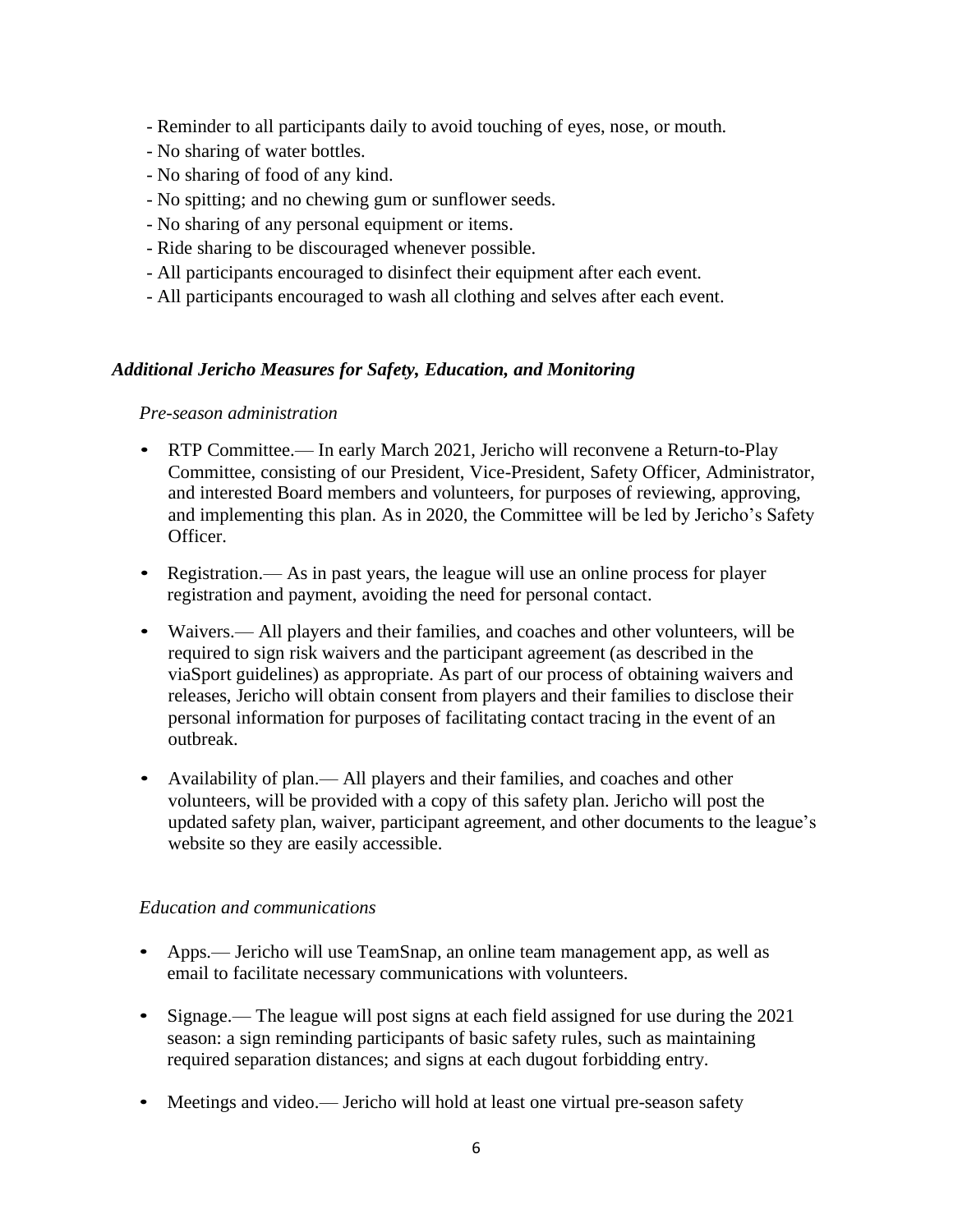meeting for coaches, led by the Safety Officer with other members of the RTP Committee. Additionally, as in 2020, Jericho intends to post a video for coaches and players, before the season starts, to walk them through the rules of safe play.

- "Cheat sheets."— As in 2020, the RTP equipment bag issued to each team will include a laminated, pocket-sized "cheat sheet" for each coach, summarizing her responsibilities at each event for RTP safety.
- Team visits.— Again as in 2020, the RTP Committee will visit each team at least once at the beginning of the season to coach volunteers on the safety guidelines.

# *General measures*

- Equipment.— Before the season begins, Jericho will equip each team with RTP safety supplies, including hand sanitizer, disinfectant wipes, and masks for first aid, and will replenish each team's supplies as needed.
- Outdoor play.— All games and practices will be held outdoors. Indoor training programs are suspended pending further directives from health authorities.
- Arrival and departure.— Practice and game times will be modified to ensure at least fifteen minutes between events. Teams will be required to vacate the field immediately after their games and practices if followed by another event, and will be asked not to arrive early, and to wait in their cars or elsewhere in the park for the preceding team to relinquish the field.
- Hand sanitizing.— As part of our detailed arrival procedure, all players and on-field coaches and volunteers will be required to use hand sanitizer prior to entering the field of play.
- Masks.— Due to the outdoor nature of the sport, Jericho will not require that participants wear masks unless directed by the province or another health authority or by viaSport or Baseball BC. However, any participant wishing to play with a mask will be permitted to do so.
- First aid.— In the event that first aid is required to be administered during an activity, all persons attending to the injured individual must first put on a mask and gloves. Each team will be equipped with masks and gloves for this purpose. Jericho's general safety plan contains additional information about first-aid protocols and treatment of common injuries.
- Spectators.— Spectators will not be allowed at practices. If games resume and Baseball BC and the league permit spectators, Jericho will assign a safety monitor to each game, to ensure that numbers do not exceed provincial or other limits. Jericho will communicate with families to encourage equitable and mindful spectatorship: limiting each player to one guest, practicing social distancing, etc.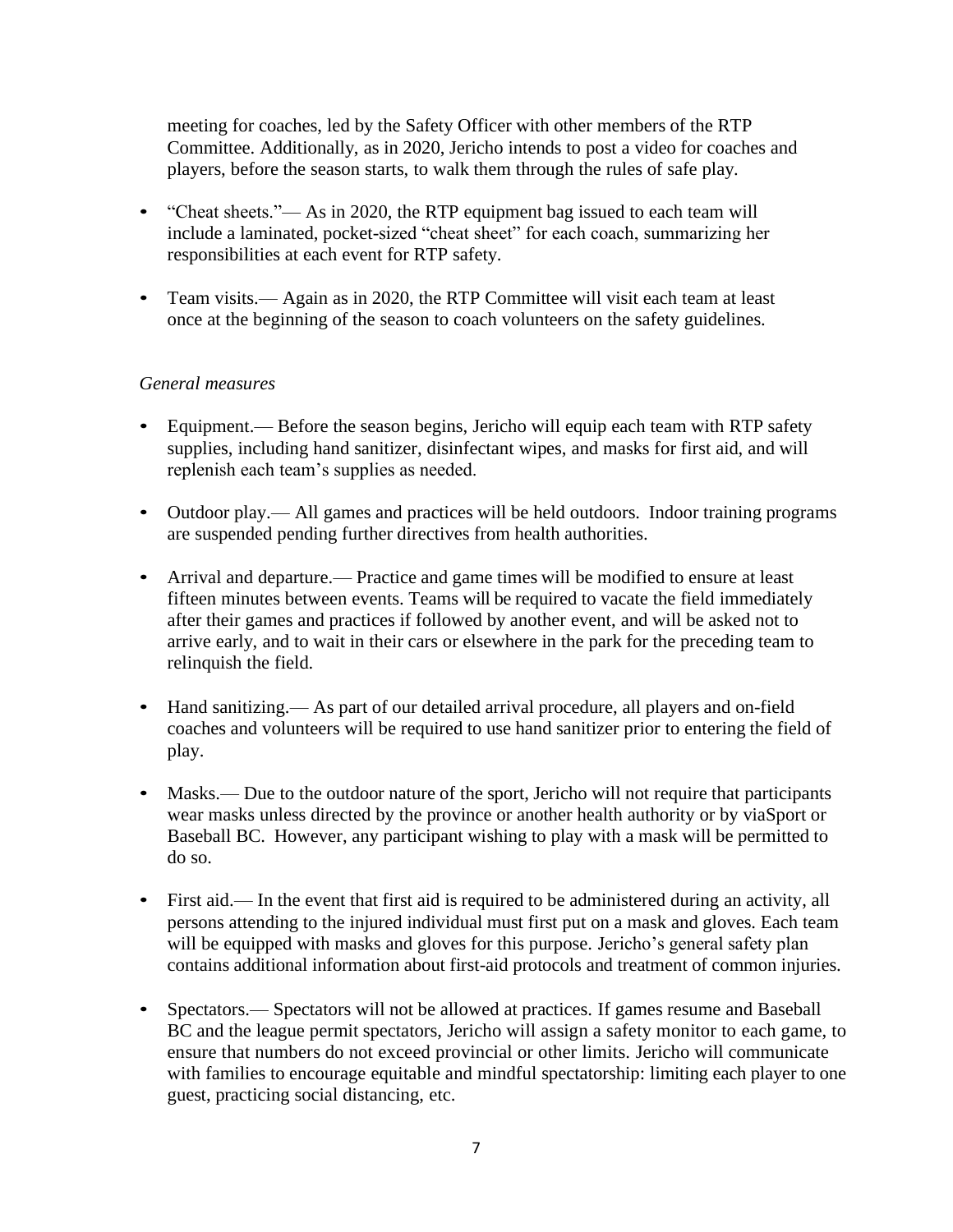- Contact tracing.— To verify fitness of participants, Jericho will use the online safety check available at TeamSnap and will screen participants for completion before they take the field. This online record will serve as our primary attendance sheet for each game and practice. Jericho will review our protocols for contact tracing in the event that spectators are allowed. In case they are needed to facilitate tracing, we will supply each team with specialized attendance sheets based on each team's roster, which, if used, must be submitted by the team after the event. The Safety Officer will keep updated records throughout the season and for at least 30 days after the season ends. All players and their families will be required to consent to disclosure of their information for contact-tracing purposes in the event of an outbreak.
- Documentation.— The Safety Officer will document league compliance with the viaSport and BC guidelines. This will include keeping attendance sheets and recording compliance of teams with attendance screening; photographing signage at each field and contents of safety supply bins; logging team visits; and recording issues as they arise.

# *Facilities*

- Concession.— We will not operate the concession. The kitchen area is not big enough to ensure social distancing and not having a concession will encourage and facilitate people leaving Carnarvon after practices and events.
- Club House.— The Club House at Carnarvon Park will remain in use as a storage facility, with restricted access to coaches for retrieving needed playing and safety equipment. The league will continue to hold Board and coach meetings via online platforms rather than use the Club House. If games are permitted, the Club House will be closed to umpires as a change room and lounge; umpires will be expected to arrive dressed and to abide by the arrival and departure timelines described above.
- Dugouts.— In accordance with Baseball BC guidelines, dugouts will not be used until further notice, and a sign prohibiting entry will be posted at each dugout. Players will set up their equipment outside of the dugout with physical distancing requirements adhered to.

#### *Infection/Outbreak Plan*

Jericho will respond to signs of illness in accordance with our Illness Policy (Appendix A). If an infection or outbreak occurs, all play and practices will be suspended in accordance with our Outbreak Policy (Appendix B). Information regarding the infection will be provided to health authorities along with contact information for anyone who might have come in contact with the source of the infection.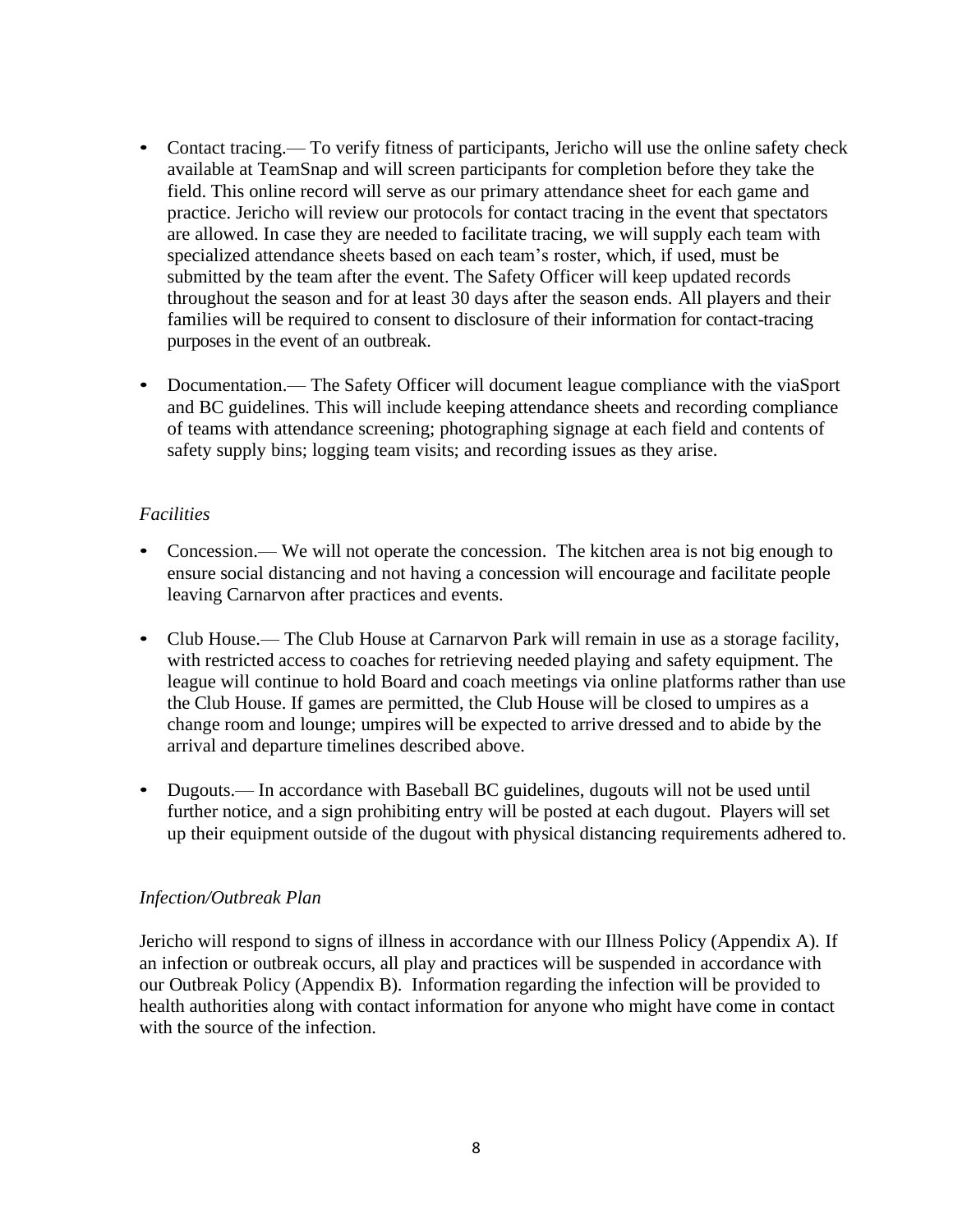#### *Volunteers*

None of this will work without an army of volunteers. All registrant families will be required to play a role to ensure that our plan works and that everyone stays safe.

### **CONCLUSION**

Thank you for reviewing and assessing Jericho Little League Baseball's Return to Play Plan. We trust you have found it to be consistent with Provincial Health Authority, viaSport, and Baseball BC guidelines and is intended for a return to little league baseball play in a manner and format that reduces the risk of Covid-19 spread or outbreak.

If you have any questions regarding our plan, please contact any of the following:

Doug (DA) Anderson, President Dean Murray, Vice President Michael Jasny, Safety Officer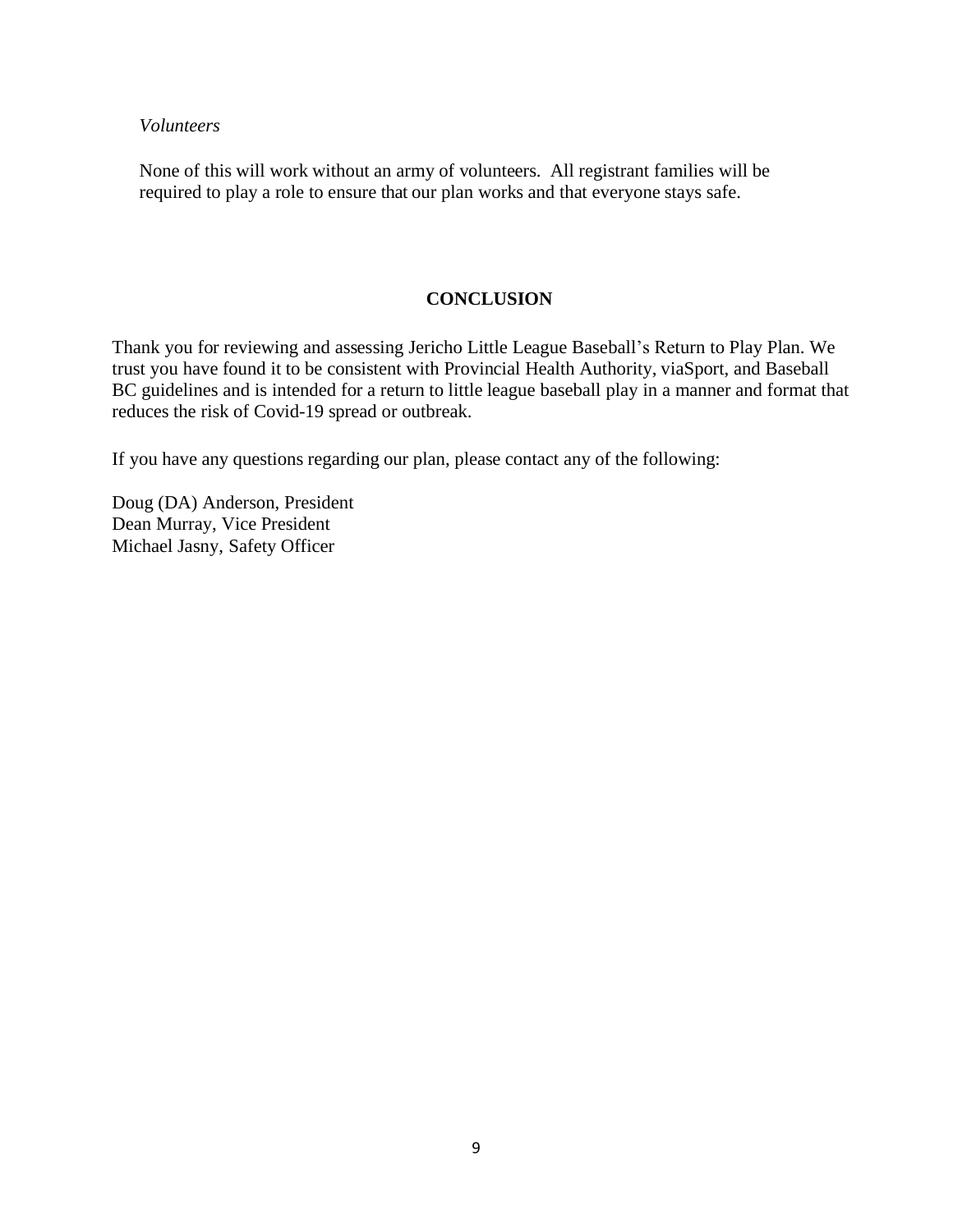# **APPENDIX A - ILLNESS POLICY**

In this policy, "Team member" includes a volunteer, participant or parent/spectator.

**1. Inform** an individual in a position of authority (coach, team manager, program coordinator) immediately if, you feel any symptoms of COVID-19 such as fever, chills, cough, shortness of breath, sore throat and painful swallowing, stuffy or runny nose, loss of sense of smell, headache, muscle aches, fatigue and loss of appetite.

# **2. Assessment**

- a. Managers/coaches will ask Team Members screening questions before their practice/activity.
- b. Managers/coaches will visually monitor Team Members to assess any early warning signs as to the status of their health and to touch base on how they are regarding their personal safety throughout the practice/activity.
- c. If Team members are unsure, please have them use the self-assessment tool https://bc.thrive.health/covid19/en or through the COVID-19 BC Support App self- assessment tool.

# **3. Symptoms**

If a Team Member is feeling sick with COVID-19 symptoms

- a. They should remain at home and contact Health Link BC at 8-1-1.
- b. If they feel sick and /or are showing symptoms, they should be sent home immediately and have them contact 8-1-1 or a doctor for further guidance.
- c. No Team Member may participate in a practice/activity if they are symptomatic.

# **4. Positive Test**

If a Team Member tests positive for COVID-19:

- a. The Team Member will not be permitted to return to any activity until they are free of the COVID-19 virus.
- b. Any Team Members who were in close proximity or at same activity with the infected Team Member will also be removed from all activities for at least 14 days to ensure the infection does not spread further.
- c. Close off, clean and disinfect their practice area immediately and any surfaces that could have potentially be infected/touched.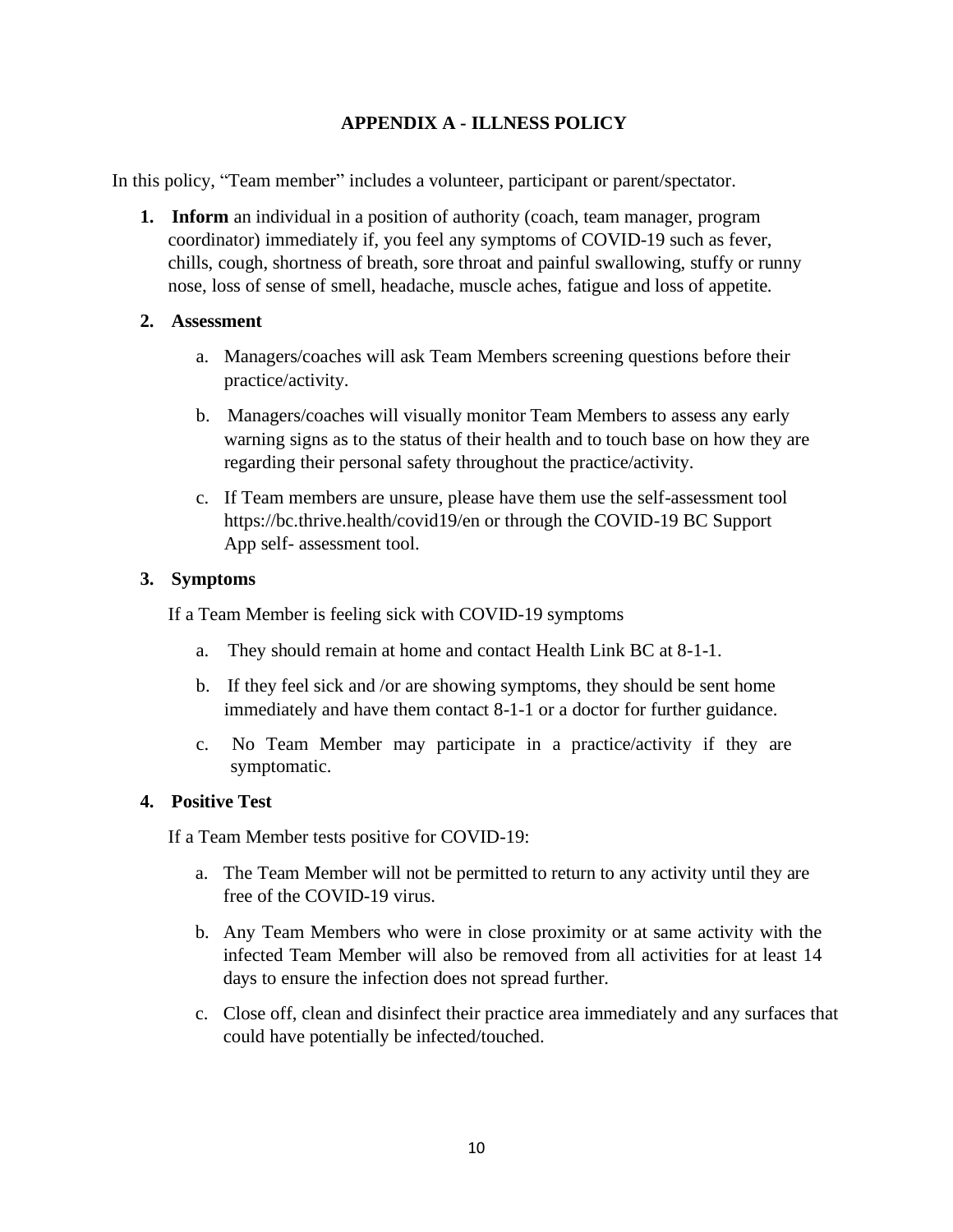# **5. Waiting for Test Results**

If a Team Member has been tested and is waiting for the results of a COVID-19 Test:

- a. As with the confirmed case, the Team Member must be removed from activities.
- b. The Public Health Agency of Canada advises that any person who has even mild symptoms to stay home and call the public health authority of B.C.
- c. Other Team Members who may have been exposed will be informed and removed from the activities for at least 14 days or until the diagnosis of COVID-19 is ruled out by health authorities.
- d. The practice/ activity space will be closed off, cleaned, and disinfected immediately and any other surfaces that could have potentially been infected/touched.

# **6. Contact**

- a. If a Team Member has come in to contact with someone who is confirmed to have COVID-19 a. Team Members must advise their coach or program coordinator if they reasonably believe they have been exposed to COVID-19.
- b. Once the contact is confirmed, the Team Member will be removed from the activity for at least 14 days or as otherwise directed by public health authorities. Team Members who may have come into close contact with the Team Member will also be removed from the workplace for at least 14 days.
- c. The activity area will be closed off, cleaned, and disinfected immediately and any other surfaces that could have potentially been infected/touched.

# **7. Quarantine or Self-Isolation**

- a. Any Team Member who has travelled outside of Canada or the province within the last 14 days is not permitted to enter any part of the facility and must quarantine and self-isolate.
- b. Any Team Member with any symptoms of COVID-19 is not permitted to enter any part of the facility and must quarantine and self-isolate.
- c. Any Team Member from a household with someone showing symptoms of COVID-19 is not permitted to enter any part of the facility and must quarantine and selfisolate.
- d. Any Team Member who is in quarantine or self-isolating as a result of contact with an infected person or in families who are self-isolating, is not permitted to enter any part of the facility.